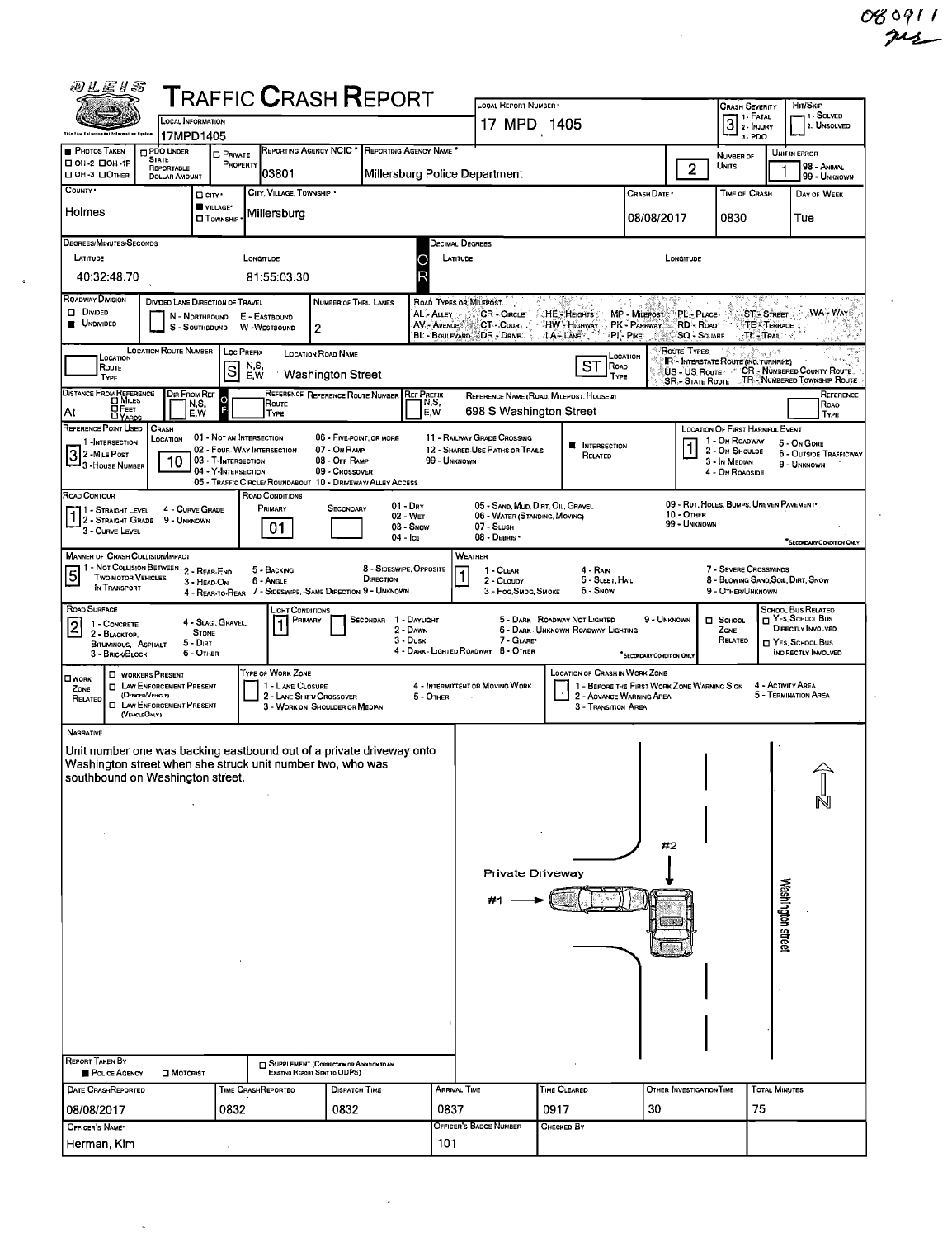| 细红毛り念                                                                                                                                                                                                                                                                                                                                                                                                                                                                                                                                                | <b>HOATER SYSTEM</b>                                                                                                                  |                                                                                                                                                                                                                                                                         |                                                                                     |                                                                                                                                                                            |    |                                                                                                                                                                                                                                                                                                                                                                                                                                                                                                                                                                                                                                                   |                                    |                                                                                                                                                                                                                                                                                                                                       |                                                            |                                                                                                                                                                                                                                                         | LOCAL REPORT NUMBER<br>17 MPD 1405                                                                                                            |                                                                                                                                                                                                                                                                                            |                                                                                                              |                                                                                                                                              |  |  |
|------------------------------------------------------------------------------------------------------------------------------------------------------------------------------------------------------------------------------------------------------------------------------------------------------------------------------------------------------------------------------------------------------------------------------------------------------------------------------------------------------------------------------------------------------|---------------------------------------------------------------------------------------------------------------------------------------|-------------------------------------------------------------------------------------------------------------------------------------------------------------------------------------------------------------------------------------------------------------------------|-------------------------------------------------------------------------------------|----------------------------------------------------------------------------------------------------------------------------------------------------------------------------|----|---------------------------------------------------------------------------------------------------------------------------------------------------------------------------------------------------------------------------------------------------------------------------------------------------------------------------------------------------------------------------------------------------------------------------------------------------------------------------------------------------------------------------------------------------------------------------------------------------------------------------------------------------|------------------------------------|---------------------------------------------------------------------------------------------------------------------------------------------------------------------------------------------------------------------------------------------------------------------------------------------------------------------------------------|------------------------------------------------------------|---------------------------------------------------------------------------------------------------------------------------------------------------------------------------------------------------------------------------------------------------------|-----------------------------------------------------------------------------------------------------------------------------------------------|--------------------------------------------------------------------------------------------------------------------------------------------------------------------------------------------------------------------------------------------------------------------------------------------|--------------------------------------------------------------------------------------------------------------|----------------------------------------------------------------------------------------------------------------------------------------------|--|--|
| UNIT NUMBER                                                                                                                                                                                                                                                                                                                                                                                                                                                                                                                                          | OWNER PHONE NUMBER<br>OWNER NAME: LAST, FIRST, MIDDLE ( C SAME AS DRIVER )<br>Spaun, Jacklyn, J<br>330-275-4686                       |                                                                                                                                                                                                                                                                         |                                                                                     |                                                                                                                                                                            |    |                                                                                                                                                                                                                                                                                                                                                                                                                                                                                                                                                                                                                                                   |                                    |                                                                                                                                                                                                                                                                                                                                       |                                                            |                                                                                                                                                                                                                                                         |                                                                                                                                               | DAMAGE AREA<br>FRONT<br>n                                                                                                                                                                                                                                                                  |                                                                                                              |                                                                                                                                              |  |  |
|                                                                                                                                                                                                                                                                                                                                                                                                                                                                                                                                                      | OWNER ADDRESS: CITY, STATE, ZIP<br><b>DSAME AS DRIVER</b> )<br>1 - NONE<br>а<br>698 S South Washington Street, Millersburg, OH, 44654 |                                                                                                                                                                                                                                                                         |                                                                                     |                                                                                                                                                                            |    |                                                                                                                                                                                                                                                                                                                                                                                                                                                                                                                                                                                                                                                   |                                    |                                                                                                                                                                                                                                                                                                                                       |                                                            |                                                                                                                                                                                                                                                         |                                                                                                                                               |                                                                                                                                                                                                                                                                                            |                                                                                                              |                                                                                                                                              |  |  |
| LP STATE LICENSE PLATE NUMBER                                                                                                                                                                                                                                                                                                                                                                                                                                                                                                                        |                                                                                                                                       |                                                                                                                                                                                                                                                                         |                                                                                     |                                                                                                                                                                            |    | <b>VERICLE IDENTIFICATION NUMBER</b>                                                                                                                                                                                                                                                                                                                                                                                                                                                                                                                                                                                                              |                                    |                                                                                                                                                                                                                                                                                                                                       |                                                            |                                                                                                                                                                                                                                                         | # Occupants                                                                                                                                   | 2 - MINOR                                                                                                                                                                                                                                                                                  |                                                                                                              |                                                                                                                                              |  |  |
| он                                                                                                                                                                                                                                                                                                                                                                                                                                                                                                                                                   | FAP1415                                                                                                                               |                                                                                                                                                                                                                                                                         |                                                                                     |                                                                                                                                                                            |    | 1LNLM81W6WPY66558                                                                                                                                                                                                                                                                                                                                                                                                                                                                                                                                                                                                                                 |                                    |                                                                                                                                                                                                                                                                                                                                       |                                                            |                                                                                                                                                                                                                                                         | 1                                                                                                                                             | 3 - FUNCTIONAL                                                                                                                                                                                                                                                                             |                                                                                                              | ᄆ<br>ם<br>п                                                                                                                                  |  |  |
| <b>VEHICLE YEAR</b><br>1993                                                                                                                                                                                                                                                                                                                                                                                                                                                                                                                          | <b>VEHICLE MAKE</b><br>Lincoln                                                                                                        |                                                                                                                                                                                                                                                                         |                                                                                     |                                                                                                                                                                            |    | <b>VEHICLE COLOR</b><br><b>VEHICLE MODEL</b><br>Town Car<br>BLU                                                                                                                                                                                                                                                                                                                                                                                                                                                                                                                                                                                   |                                    |                                                                                                                                                                                                                                                                                                                                       |                                                            |                                                                                                                                                                                                                                                         | 4 - DISABLING                                                                                                                                 |                                                                                                                                                                                                                                                                                            |                                                                                                              |                                                                                                                                              |  |  |
| $P_{ROOF}$ or<br><b>INSURANCE</b><br><b>SHOWN</b>                                                                                                                                                                                                                                                                                                                                                                                                                                                                                                    | INSURANCE COMPANY<br>Allstate                                                                                                         |                                                                                                                                                                                                                                                                         |                                                                                     |                                                                                                                                                                            |    | POLICY NUMBER<br>980392232                                                                                                                                                                                                                                                                                                                                                                                                                                                                                                                                                                                                                        | Towed By                           |                                                                                                                                                                                                                                                                                                                                       |                                                            |                                                                                                                                                                                                                                                         | □<br>9 - UNKNOWN                                                                                                                              |                                                                                                                                                                                                                                                                                            |                                                                                                              |                                                                                                                                              |  |  |
| CARRIER NAME, ADDRESS, CITY, STATE, ZIP                                                                                                                                                                                                                                                                                                                                                                                                                                                                                                              |                                                                                                                                       |                                                                                                                                                                                                                                                                         |                                                                                     |                                                                                                                                                                            |    |                                                                                                                                                                                                                                                                                                                                                                                                                                                                                                                                                                                                                                                   |                                    |                                                                                                                                                                                                                                                                                                                                       |                                                            |                                                                                                                                                                                                                                                         |                                                                                                                                               |                                                                                                                                                                                                                                                                                            |                                                                                                              | <b>CARRIER PHONE</b>                                                                                                                         |  |  |
| US DOT<br>HM PLACARD ID NO.                                                                                                                                                                                                                                                                                                                                                                                                                                                                                                                          |                                                                                                                                       | VEHICLE WEIGHT GWWR/GCWR                                                                                                                                                                                                                                                | 2 - 10,001 to 26,000k Lss<br>3 - MORE THAN 26,000K Las<br><b>HAZARDOUS MATERIAL</b> | 1 - LESS THAN OR EQUAL TO 10K LBS                                                                                                                                          | 01 | CARGO BODY TYPE<br>01 - No CARGO BODY TYPE/NOT APPLICABL 09 - POLE<br>02 - Busi Van (9-15 Seats, Inc Driver) 10 - Cargo Tank<br>03 - Bus (15+ Seats, Inc Driver)<br>11 - FLAT BED<br>04 - VEHICLE TOWING ANOTHER VEHICLE<br>12 - Dump<br>$05 -$ LOGGING<br>13 - CONCRETE MIXER<br>06 - INTERMODAL CONTAINER CHASIS<br>14 - AUTO TRANSPORTER                                                                                                                                                                                                                                                                                                       |                                    |                                                                                                                                                                                                                                                                                                                                       |                                                            | TRAFFICWAY DESCRIPTION<br>1 - Two-WAY, Nor Divided<br>2 - Two-Way, Not Divided, Continuous LEFT TURN LANE<br>3 - Two-Way, Divideo, Unprotected(Painted or Grass >4FT.) Media<br>4 - Two-Way, Divideo, Positive Meolan Barrier<br>5 - ONE-WAY TRAFFICWAY |                                                                                                                                               |                                                                                                                                                                                                                                                                                            |                                                                                                              |                                                                                                                                              |  |  |
|                                                                                                                                                                                                                                                                                                                                                                                                                                                                                                                                                      | <b>HM CLASS</b><br>NUMBER                                                                                                             | $\Box$ Related                                                                                                                                                                                                                                                          |                                                                                     |                                                                                                                                                                            |    | 07 - CARGO VAN ENCLOSED BOX<br>08 - GRAIN, CHIPS, GRAVEL                                                                                                                                                                                                                                                                                                                                                                                                                                                                                                                                                                                          |                                    | 99 - OTHER/UNKNOWN                                                                                                                                                                                                                                                                                                                    | 15 - GARBAGE / REFUSE                                      |                                                                                                                                                                                                                                                         | <b>D</b> Hr / Skip Unit                                                                                                                       |                                                                                                                                                                                                                                                                                            |                                                                                                              |                                                                                                                                              |  |  |
| TYPE OF USE<br>NON-MOTORIST LOCATION PRIOR TO IMPACT<br>01 - INTERSECTION - MARKED CROSSWAL<br>$\vert$ 1<br>02 - INTERSECTION - NO CROSSWALK<br>03 - INTERSECTION OTHER<br>1 - PERSONAL<br>04 - MIDBLOCK - MARKED CROSSWALK<br>2 - COMMERCIAL<br>05 - TRAVEL LANE - OTHER LOCATION<br>06 - BICYCLE LANE<br>3 - GOVERNMENT<br>07 - SHOULDER/ROADSIDE<br>08 - Sidewalk<br>09 - MEDIAN/CROSSING ISLAND<br><b>D</b> IN EMERGENCY<br>10 - DRIVE WAY ACCESS<br>RESPONSE<br>11 - SHAREO-USE PATH OR TRAIL<br>12 - NON-TRAFFICWAY AREA<br>99 - OTHER/UNKNOWN |                                                                                                                                       |                                                                                                                                                                                                                                                                         |                                                                                     |                                                                                                                                                                            |    | UNIT TYPE<br>PASSENGER VEHICLES (LESS THAN 9 PASSENGERS MED/HEAVY TRUCKS OR COMBO UNITS > 10K LES BUS/VAWLIMO(9 OR MORE INCLUDING DRIVER)<br>04<br>01 - Sus-COMPACT<br>02 - COMPACT<br>14 - SINGLE UNIT TRUCK: 3+ AXLES<br>99 - UNKNOWN 03 - MID SIZE<br>15 - SINGLE LINIT TRUCK / TRAILER<br>or Hit/Skip<br>04 - FULL SIZE<br>16 - TRUCK/TRACTOR (BOSTAR)<br>05 - MINIVAN<br>17 TRACTOR/SEMI-TRAILER<br>06 - SPORT UTILITY VEHICLE<br>18 - TRACTOR/DOUBLE<br>07 - Ріския<br>19 - TRACTOR/TRIPLES<br>08 - Van<br>20 - OTHER MEDIHEAVY VEHICLE<br>09 - MOTORCYCLE<br>10 - MOTORIZED BICYCLE<br>11 - SNOWMOBILE/ATV<br>12 - OTHER PASSENGER VEHICLE |                                    |                                                                                                                                                                                                                                                                                                                                       |                                                            |                                                                                                                                                                                                                                                         | HAS HM PLACARD                                                                                                                                | 13 - SINGLE UNIT TRUCK OR VAN ZAXLE, 6 TIRES 21 - BUS/VAN (9-15 SEATS, INC DRIVER)<br>22 - Bus (16+ Seats, Inc Draver)<br>NON-MOTORIST<br>23 - ANIMAL WITH RIDER<br>24 - ANIMAL WITH BUGGY, WAGON, SURREY<br>25 - Bicycle/Penacyclist<br>26 - PEDESTRIAN/SKATER<br>27 - OTHER NON-MOTORIST |                                                                                                              |                                                                                                                                              |  |  |
| SPECIAL FUNCTION 01 - NONE<br>01                                                                                                                                                                                                                                                                                                                                                                                                                                                                                                                     | $02 - TAXI$<br>05 - Bus - Transit<br>06 - Bus - Charter<br>07 - Bus - SHUTTLE<br>08 - Bus. Other                                      | 03 - RENTAL TRUCK (OVER 10K LBS)<br>04 - BUS - SCHOOL (PUBLIC OR PRIVATE) 12 - MILITARY                                                                                                                                                                                 |                                                                                     | 09 - AMBULANCE<br>$10 -$ Fine<br>11 - HIGHWAY/MAINTENANCE<br>13 - Pouce<br>14 - PUBLIC UTILITY<br>15 - OTHER GOVERNMENT<br>16 - CONSTRUCTION EQIP.                         |    | 17 - FARM VEHICLE<br>18 - FARM EQUIPMENT<br>19 - Мотоянрме<br>20 - GOLF CART<br>21 TRAN<br>22 - OTHER (EXPLANIN NARRATIVE)                                                                                                                                                                                                                                                                                                                                                                                                                                                                                                                        | 06<br>06                           | <b>MOST DAMAGED AREA</b><br>01 - NONE<br>03 - RIGHT FRONT<br>IMPACT ARE 04 - RIGHT SIDE<br>05 - RIGHT REAR<br>07 - LEFT REAR                                                                                                                                                                                                          | 02 - CENTER FRONT<br>06 - REAR CENTER                      |                                                                                                                                                                                                                                                         | 08 - Lert Sipe<br>09 - LEFT FRONT<br>10 - Top and Windows<br>11 - UNDERCARRIAGE<br>12 - LOAD/TRALER<br>13 - TOTAL (ALL AREAS)<br>$14 -$ OTHER |                                                                                                                                                                                                                                                                                            | 99 - UNKNOWN                                                                                                 | $3$ $\overline{1}$ - Now-Contact<br>$3 -$ Striking<br>4 - STRUCK<br>5 - STRIKING/STRUCK<br>9 - LINKNOWN                                      |  |  |
| PRE-CRASH ACTIONS<br>02<br>99 - UNKNOWN                                                                                                                                                                                                                                                                                                                                                                                                                                                                                                              |                                                                                                                                       | MOTORIST<br>01 - STRAIGHT AHEAD<br>02 - BACKING<br>03 - CHANGING LANES<br>04 - OVERTAKING/PASSING<br>05 - MAKING RIGHT TURN<br>06 - MAKING LEFT TURN                                                                                                                    |                                                                                     | 07 - MAKING U-TURN<br>08 - ENTERING TRAFFIC LANE<br>09 - LEAVING TRAFFIC LANE<br>10 - PARKED<br>11 - SLOWING OR STOPPED IN TRAFFIC<br>12 - DRIVERLESS                      |    | 13 - NEGOTIATING A CURVE<br>14 - OTHER MOTORIST ACTIO                                                                                                                                                                                                                                                                                                                                                                                                                                                                                                                                                                                             |                                    | Non-Motorist                                                                                                                                                                                                                                                                                                                          | 17 - WORKING<br>18 - PUSHING VEHICLE<br>20 - Standing      |                                                                                                                                                                                                                                                         | 15 - ENTERING OR CROSSING SPECIFIED LOCATIO<br>16 - WALKING RUNNING, JOGGING, PLAYING, CYCLING<br>19 - APPROACHING OR LEAVING VEHICLE         |                                                                                                                                                                                                                                                                                            |                                                                                                              | 21 - OTHER NON-MOTORIST ACTION                                                                                                               |  |  |
| <b>CONTRIBUTING CIRCUMSTANCE</b><br>PRIMARY<br>11<br>SECONDARY<br>99 - UNKNOWN                                                                                                                                                                                                                                                                                                                                                                                                                                                                       | <b>MOTORIST</b>                                                                                                                       | 01 - None<br>02 - FAILURE TO YIELD<br>03 - RAN RED LIGHT<br>04 - RAN STOP SIGN<br>05 - Exceeped Speed LIMIT<br>06 - UNSAFE SPEED<br>07 - IMPROPER TURN<br>08 - LEFT OF CENTER<br>09 - Followed Too Closely/ACDA<br>10 - IMPROPER LANE CHANGE<br><b>PASSING/OFF ROAD</b> |                                                                                     | 11 - IMPROPER BACKING<br>17 - FALURE TO CONTROL<br>18 - Vision OBSTRUCTION                                                                                                 |    | 12 - IMPROPER START FROM PARKED POSITION<br>13 - STOPPED OR PARKED LLEGALLY<br>14 - OPERATING VEHICLE IN NEGLIGENT MANNER<br>15 - SWERING TO AVOID (DUE TO EXTERNAL CONDITIONS)<br>16 - WRONG SIDE/WRONG WAY<br>19 - OPERATING DEFECTIVE EQUIPMENT<br>20 - LOAD SHETING/FALLING/SPILLING<br>21 - OTHER IMPROPER ACTION                                                                                                                                                                                                                                                                                                                            |                                    | NON-MOTORIST<br>22 - None<br>23 - IMPROPER CROSSING<br>24 - DARTING<br>25 - LYING AND/OR ILLEGALLY IN ROADWAY<br>26 - FALURE TO YIELD RIGHT OF WAY<br>27 - NOT VISIBLE (DARK CLOTHING)<br>28 - INATTENTIVE<br>29 - FAILURE TO OBEY TRAFFIC SIGNS<br>/SIGNALS/OFFICER<br>30 - WRONG SIDE OF THE ROAD<br>31 - OTHER NON-MOTORIST ACTION |                                                            |                                                                                                                                                                                                                                                         |                                                                                                                                               | VEHICLE DEFECTS                                                                                                                                                                                                                                                                            | 01 - TURN SIGNALS<br>02 - HEAD LAMPS<br>03 - TAIL LANPS<br>04 - BRAKES<br>05 - STEERING<br>06 - Tire BLowout | 07 - WORN OR SLICK TIRES<br>08 - TRALER EQUIPMENT DEFECTIVE<br>09 - MOTOR TROUBLE<br>10 - DISABLED FROM PRIOR ACCIDENT<br>11 - OTHER DEFECTS |  |  |
| <b>SEQUENCE OF EVENTS</b><br>20<br>FIRST<br><b>HARMFUL</b><br>EVENT                                                                                                                                                                                                                                                                                                                                                                                                                                                                                  | HARMFUL                                                                                                                               | Most<br>H.<br>EVENT                                                                                                                                                                                                                                                     |                                                                                     | 6<br>5<br>99 - UNKNOWN                                                                                                                                                     |    | <b>NON-COLLISION EVENTS</b><br>01 - OVERTURN/ROLLOVER<br>02 - FIRE/EXPLOSION<br>03 - IMMERSION<br>04 - JACKKNIFE<br>05 - CARGO/EQUIPMENT LOSS OR SHIFT<br>COLLISION WITH FIXED, OBJECT                                                                                                                                                                                                                                                                                                                                                                                                                                                            |                                    | 07 - SEPARATION OF UNITS<br>08 - RAN OFF ROAD RIGHT<br>09 - RAN OFF ROAD LEFT                                                                                                                                                                                                                                                         | 06 - EQUIPMENT FAILURE<br>(BLOWN TIRE, BRAKE FAILURE, ETC) |                                                                                                                                                                                                                                                         |                                                                                                                                               | 10 - Cross Medun<br>11 - CROSS CENTER LINE<br>OPPOSITE DIRECTION OF TRAVEL<br>12 - DOWNHILL RUNAWAY<br>13 - OTHER NON-COLLISION                                                                                                                                                            |                                                                                                              |                                                                                                                                              |  |  |
| 14 - PEDESTRIAN<br>15 - PEDALCYCLE<br>17 - ANIMAL - FARM<br>18 - ANMAL - DEER<br>19 - ANIMAL OTHER                                                                                                                                                                                                                                                                                                                                                                                                                                                   | 16 - RAILWAY VEHICLE (TRAIN, ENGINE)<br>20 - MOTOR VEHICLE IN TRANSPORT                                                               | COLLISION WITH PERSON, VEHICLE OR OBJECT NOT FIXED                                                                                                                                                                                                                      | MOTOR VEHICLE                                                                       | 21 - PARKED MOTOR VEHICLE<br>22 - WORK ZONE MAINTENANCE EQUIPMENT<br>23 - STRUCK BY FALLING, SHIFTING CARGO<br>OR ANYTHING SET IN MOTION BY A<br>24 - OTHER MOVABLE OBJECT |    | 25 - IMPACT ATTENUATOR/CRASH CUSHION33 - MEDIAN CABLE BARRIER<br>26 - BRIDGE OVERHEAD STRUCTURE<br>27 - BRIDGE PIER OR ABUTMENT<br>28 - BROGE PARAPET<br>29 - BRIDGE RAIL<br>30 - GUARDRAIL FACE<br>31 - GUARDRAILEND<br>32 - PORTABLE BARRIER                                                                                                                                                                                                                                                                                                                                                                                                    |                                    | 34 - MEDIAN GUARDRAIL BARRIER<br>35 - MEDIAN CONCRETE BARRIER<br>36 - MEDIAN OTHER BARRIER<br>37 - TRAFFIC SIGN POST<br>38 - Overhead Sign Post<br>39 - LIGHTILUMINARIES SUPPORT<br>40 - UTILITY POLE                                                                                                                                 |                                                            |                                                                                                                                                                                                                                                         | 43 - Cuna<br>44 - Опен<br>46 - FENCE<br>47 - MAILBOX                                                                                          | 41 - OTHER POST, POLE<br>OR SUPPORT<br>42 - CULVERT<br>45 - EMBANKMENT                                                                                                                                                                                                                     |                                                                                                              | <b>48 - TREE</b><br>49 - FIRE HYDRANT<br>50 - WORK ZONE MAINTENANCE<br>EQUIPMENT<br>51 - WALL, BUILDENG, TUNNEL<br>52 - Отнев Ежер Овлест    |  |  |
| UNIT SPEED<br>2<br><b>CI STATED</b><br>ESTIMATED                                                                                                                                                                                                                                                                                                                                                                                                                                                                                                     |                                                                                                                                       | Posteo SPEED<br>35                                                                                                                                                                                                                                                      | <b>TRAFFIC CONTROL</b><br>12.                                                       | 01 - No CONTROLS<br>02 - S TOP SIGN<br>03 - YIELD SIGN<br>04 - TRAFFIC SIGNAL<br>05 - TRAFFIC FLASHERS<br>06 - SCHOOL ZONE                                                 |    | 07 - RAILROAD CROSSBUCKS<br>08 - RAILROAD FLASHERS<br>09 - RAILROAD GATES<br>10 - COSTRUCTION BARRICADE<br>11 - PERSON (FLAGGER, OFFICER<br>12 - PAVEMENT MARKINGS                                                                                                                                                                                                                                                                                                                                                                                                                                                                                | $15 - O$ THER<br>16 - Not Reported | 13 - Crosswalk Lines<br>14 - W ALK/DON'T WALK                                                                                                                                                                                                                                                                                         |                                                            | UNIT DIRECTION<br>FROM                                                                                                                                                                                                                                  | To                                                                                                                                            | 1 - North<br>$2 -$ South<br>$3 - E$ AST<br>4 - West                                                                                                                                                                                                                                        |                                                                                                              | 5 - NORTHEAST<br>9 - UNKNOWN<br><b>6 - NORTHWEST</b><br>7 - SOUTHEAST<br>8 - Southwest                                                       |  |  |

 $\mathcal{A}^{\text{max}}_{\text{max}}$ 

 $\sim 10^{-10}$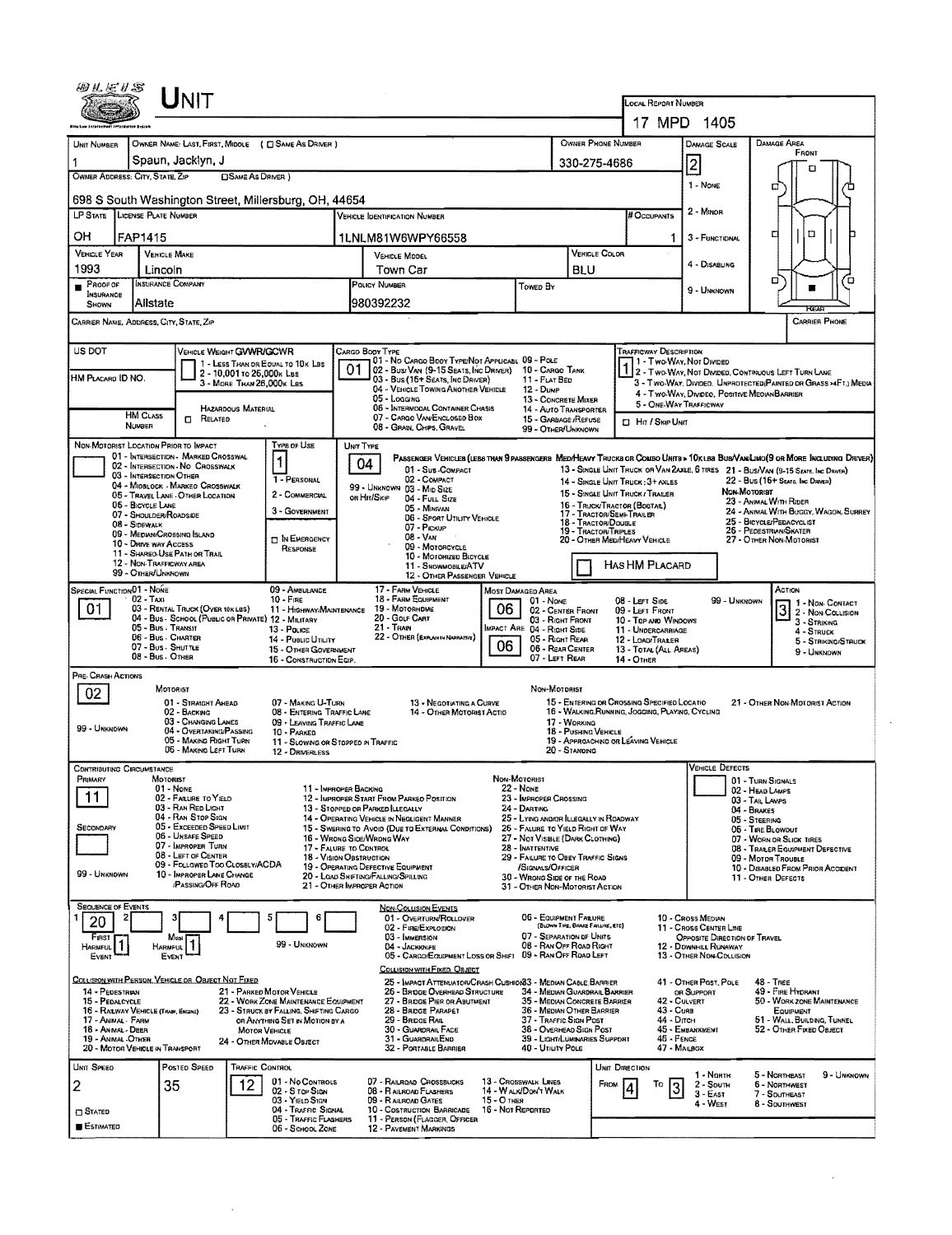|                                                                                                                                                                                                                                     |                                          | UNIT                                                                        |                                                                          |                                        |                                                                                                                                 |                                                                                   |                                     |                                                                                          |                                                                            |                                                                                                                           |                                                                                                                             |  |  |  |  |
|-------------------------------------------------------------------------------------------------------------------------------------------------------------------------------------------------------------------------------------|------------------------------------------|-----------------------------------------------------------------------------|--------------------------------------------------------------------------|----------------------------------------|---------------------------------------------------------------------------------------------------------------------------------|-----------------------------------------------------------------------------------|-------------------------------------|------------------------------------------------------------------------------------------|----------------------------------------------------------------------------|---------------------------------------------------------------------------------------------------------------------------|-----------------------------------------------------------------------------------------------------------------------------|--|--|--|--|
|                                                                                                                                                                                                                                     |                                          |                                                                             |                                                                          |                                        |                                                                                                                                 | LOCAL REPORT NUMBER<br>17 MPD 1405                                                |                                     |                                                                                          |                                                                            |                                                                                                                           |                                                                                                                             |  |  |  |  |
|                                                                                                                                                                                                                                     |                                          |                                                                             |                                                                          |                                        |                                                                                                                                 |                                                                                   |                                     |                                                                                          |                                                                            |                                                                                                                           |                                                                                                                             |  |  |  |  |
| UNIT NUMBER<br>$\overline{c}$                                                                                                                                                                                                       |                                          | OWNER NAME: LAST, FIRST, MIDDLE ( C SAME AS DRIVER )<br>Franks, Rebecca, A  |                                                                          |                                        |                                                                                                                                 |                                                                                   |                                     | <b>OWNER PHONE NUMBER</b><br>DAMAGE AREA<br><b>DAMAGE SCALE</b><br>FRONT<br>330-231-8835 |                                                                            |                                                                                                                           |                                                                                                                             |  |  |  |  |
| OWNER ADDRESS: CITY, STATE, ZIP                                                                                                                                                                                                     |                                          |                                                                             | <b>OSAME AS DRIVER</b> )                                                 |                                        |                                                                                                                                 |                                                                                   | $\vert 4 \vert$<br>1 - NONE         |                                                                                          |                                                                            |                                                                                                                           |                                                                                                                             |  |  |  |  |
|                                                                                                                                                                                                                                     |                                          | 11440 TR 502, Millersburg, OH, 44654                                        |                                                                          |                                        |                                                                                                                                 |                                                                                   |                                     |                                                                                          |                                                                            |                                                                                                                           | о                                                                                                                           |  |  |  |  |
| LP STATE LICENSE PLATE NUMBER                                                                                                                                                                                                       |                                          |                                                                             |                                                                          |                                        | <b>VEHICLE IDENTIFICATION NUMBER</b>                                                                                            |                                                                                   |                                     |                                                                                          | # Occupants                                                                | 2 - MINOR                                                                                                                 |                                                                                                                             |  |  |  |  |
| OН                                                                                                                                                                                                                                  | <b>HCH5414</b>                           |                                                                             |                                                                          |                                        | 1C4BJWG6HL605959                                                                                                                |                                                                                   |                                     |                                                                                          | 1.                                                                         | 3 - FUNCTIONAL                                                                                                            | o<br>а                                                                                                                      |  |  |  |  |
| VEHICLE YEAR<br>2017                                                                                                                                                                                                                | <b>VEHICLE MAKE</b><br>Jeep              |                                                                             |                                                                          | <b>VEHICLE MODEL</b><br>WHI<br>Other • |                                                                                                                                 |                                                                                   |                                     | VEHICLE COLOR                                                                            |                                                                            | 4 - DISABLING                                                                                                             |                                                                                                                             |  |  |  |  |
| PROOF OF<br><b>INSURANCE</b>                                                                                                                                                                                                        |                                          | <b>INSURANCE COMPANY</b>                                                    |                                                                          |                                        | POLICY NUMBER<br>Toweo By                                                                                                       |                                                                                   |                                     |                                                                                          |                                                                            | 9 - UNKNOWN                                                                                                               | σ<br>α                                                                                                                      |  |  |  |  |
| SHOWN<br>CARRIER NAME, ADORESS, CITY, STATE, ZIP                                                                                                                                                                                    | Erie                                     |                                                                             |                                                                          |                                        | Q116403806                                                                                                                      | Rigz Towing                                                                       |                                     |                                                                                          |                                                                            |                                                                                                                           | বিজয়<br>CARRER PHONE                                                                                                       |  |  |  |  |
|                                                                                                                                                                                                                                     |                                          |                                                                             |                                                                          |                                        |                                                                                                                                 |                                                                                   |                                     |                                                                                          |                                                                            |                                                                                                                           |                                                                                                                             |  |  |  |  |
| US DOT<br>VEHICLE WEIGHT GVWR/GCWR<br><b>TRAFFICWAY DESCRIPTION</b><br>CARGO BOOY TYPE<br>01 - No CARGO BODY TYPE/NOT APPLICABL 09 - POLE<br>1 - Two-Way, Not Divideo<br>1 - LESS THAN OR EQUAL TO 10K LBS<br>01<br>10 - CARGO TANK |                                          |                                                                             |                                                                          |                                        |                                                                                                                                 |                                                                                   |                                     |                                                                                          |                                                                            |                                                                                                                           |                                                                                                                             |  |  |  |  |
| HM PLACARD ID NO.                                                                                                                                                                                                                   |                                          | 2 - 10,001 To 26,000K LBS                                                   | 3 - MORE THAN 26,000K LBS.                                               |                                        | 02 - Bus/Van (9-15 Seats, Inc Driver)<br>03 - Bus (16+ Seats, Inc Driver)<br>04 - VEHICLE TOWING ANOTHER VEHICLE                | 11 - FLAT BED<br>12 - Dump                                                        |                                     |                                                                                          |                                                                            | 1 2 - T WO-WAY, NOT DIVIDED, CDNTINUOUS LEFT TURN LANE<br>3 - Two-Way, Divided, Unprotected Painted or Grass >4Ft.) Media |                                                                                                                             |  |  |  |  |
|                                                                                                                                                                                                                                     |                                          | HAZARDOUS MATERIAL                                                          |                                                                          |                                        | 05 - LOGGING<br>06 - INTERMODAL CONTAINER CHASIS                                                                                | 13 - CONCRETE MIXER<br>14 - AUTO TRANSPORTER                                      |                                     |                                                                                          | 5 - ONE-WAY TRAFFICWAY                                                     | 4 - Two-Way, Divideo, Positive Median Barrier                                                                             |                                                                                                                             |  |  |  |  |
|                                                                                                                                                                                                                                     | <b>HM CLASS</b><br>NUMBER                | <b>D</b> RELATED                                                            |                                                                          |                                        | 07 - CARGO VAN ENGLOSED BOX<br>08 - GRAIN, CHIPS, GRAVEL                                                                        | 15 - GARBAGE /REFUSE<br>99 - OTHER/UNKNOWN                                        |                                     |                                                                                          | <b>D</b> Hit / Skip Unit                                                   |                                                                                                                           |                                                                                                                             |  |  |  |  |
| NON-MOTORIST LOCATION PRIOR TO IMPACT                                                                                                                                                                                               |                                          | 01 - INTERSECTION - MARKED CROSSWAL                                         | TYPE OF USE                                                              |                                        | UNIT TYPE                                                                                                                       |                                                                                   |                                     |                                                                                          |                                                                            |                                                                                                                           | PASSENGER VEHICLES (LESS THAN 9 PASSENGERS MEDIMEAVY TRUCKS OR COMBO UNITS > 10KLBS BUS/VAMLIMO(9 OR MORE INCLUDING DRIVER) |  |  |  |  |
|                                                                                                                                                                                                                                     | 03 - INTERSECTION OTHER                  | 02 - INTERSECTION - NO CROSSWALK                                            | $\mathbf{1}$<br>1 - PERSONAL                                             |                                        | 06<br>01 - Sua - COMPACT<br>02 - COMPACT                                                                                        |                                                                                   |                                     |                                                                                          | 14 - SINGLE UNIT TRUCK: 3+ AXLES                                           |                                                                                                                           | 13 - SINGLE UNIT TRUCK OR VAN ZAXLE, 6 TORES 21 - BUS/VAN (9-15 SEATS, INC DRIVER)<br>22 - Bus (16+ Seats, Inc Driver)      |  |  |  |  |
|                                                                                                                                                                                                                                     | 06 - BICYCLE LANE                        | 04 - MIDBLOCK - MARKED CROSSWALK<br>05 - TRAVEL LANE - OTHER LOCATION       | 2 - COMMERCIAL                                                           |                                        | 99 - UNKNOWN 03 - MID SIZE<br>or Hit/Skip<br>04 - Full Size                                                                     |                                                                                   |                                     |                                                                                          | Non-Motorist<br>15 - SINGLE UNIT TRUCK / TRAILER<br>23 - ANIMAL WITH RIDER |                                                                                                                           |                                                                                                                             |  |  |  |  |
|                                                                                                                                                                                                                                     | 07 - SHOULDER/ROADSIDE<br>08 - Sioewalk  |                                                                             | 3 - Government                                                           |                                        | 05 - Minivan<br>06 - SPORT UTILITY VEHICLE<br>07 - Pickup                                                                       |                                                                                   |                                     | 18 - TRACTOR/DOUBLE                                                                      | 16 - Truck/Tractor (BOBTAL)<br>17 - Tractor/Semi-Trailer                   |                                                                                                                           | 24 - ANIMAL WITH BUGGY, WAGON, SURREY<br>25 - BICYCLE/PEDACYCLIST                                                           |  |  |  |  |
|                                                                                                                                                                                                                                     | 10 - Drive way Access                    | 09 - MEDIAN CROSSINO ISLAND                                                 | <b>DIN EMERGENCY</b><br>RESPONSE                                         |                                        | 19 - TRACTOR/TRPLES<br>08 - VAN<br>09 - MOTORCYCLE                                                                              |                                                                                   |                                     |                                                                                          |                                                                            | 26 - Pedestrian/Skater<br>20 - OTHER MEDIMEAVY VEHICLE<br>27 - OTHER NON-MOTORIST                                         |                                                                                                                             |  |  |  |  |
|                                                                                                                                                                                                                                     | 12 - NON-TRAFFICWAY AREA                 | 11 - SHAREO USE PATH OR TRAIL                                               |                                                                          |                                        | 10 - MOTORIZEO BICYCLE<br>11 - SNOWMOBILEATV                                                                                    |                                                                                   |                                     |                                                                                          |                                                                            | HAS HM PLACARD                                                                                                            |                                                                                                                             |  |  |  |  |
| SPECIAL FUNCTION 01 - NONE                                                                                                                                                                                                          | 99 - OTHER/UNKNOWN                       |                                                                             | 09 - AMBULANCE                                                           |                                        | 12 - OTHER PASSENGER VEHICLE<br>17 - FARM VEHICLE                                                                               | <b>MOST DAMAGEO AREA</b>                                                          |                                     |                                                                                          |                                                                            |                                                                                                                           | ACTION                                                                                                                      |  |  |  |  |
| 01                                                                                                                                                                                                                                  | 02 - TAXI                                | 03 - RENTAL TRUCK (OVER 10K LBS)                                            | $10 -$ Fu $E$<br>11 - HIGHWAY/MAINTENANCE                                |                                        | 18 - FARM EQUIPMENT<br>19 - Мотопноме                                                                                           | 01 - NONE<br>05                                                                   | 02 - CENTER FRONT                   |                                                                                          | 08 - LEFT SIDE<br>09 - LEFT FRONT                                          | 99 - UNKNOWN                                                                                                              | 1 1 - Non Contact<br>2 - Non-Collision                                                                                      |  |  |  |  |
|                                                                                                                                                                                                                                     | 05 - Bus - Transit<br>06 - Bus - Charter | 04 - Bus - SCHOOL (PUBLIC OR PRIVATE) 12 - MILITARY                         | 13 - Pouce<br>14 - PUBLIC UTILITY                                        |                                        | 20 - Gouf Cart<br>$21 -$ Trapi<br>22 - OTHER (EXPLAN IN NARRATIVE)                                                              | IMPACT ARE 04 - RIGHT SIDE                                                        | 03 - Right Front<br>05 - RIGHT REAR |                                                                                          | 10 - TOP AND WINDOWS<br>11 - UNDERCARRIAGE                                 |                                                                                                                           | 3 - STRIKING<br>4 - STRUCK                                                                                                  |  |  |  |  |
|                                                                                                                                                                                                                                     | 07 - Bus - SHUTTLE<br>08 - Bus - O'ner   |                                                                             | 15 - OTHER GOVERNMENT<br>16 - CONSTRUCTION EQIP.                         |                                        |                                                                                                                                 | 05                                                                                | 06 - REAR CENTER<br>07 - LEFT REAR  |                                                                                          | 12 - LOAD/TRAILER<br>13 - TOTAL (ALL AREAS)<br><b>14 - OTHER</b>           |                                                                                                                           | 5 - STRIKING/STRUCK<br>9 - UNKNOWN                                                                                          |  |  |  |  |
| PRE-CRASH ACTIONS                                                                                                                                                                                                                   |                                          |                                                                             |                                                                          |                                        |                                                                                                                                 |                                                                                   |                                     |                                                                                          |                                                                            |                                                                                                                           |                                                                                                                             |  |  |  |  |
| 01                                                                                                                                                                                                                                  |                                          | MOTORIST<br>01 - STRAIGHT AHEAD                                             | 07 - MAKING U-TURN                                                       |                                        | 13 - NEGOTIATING A CURVE                                                                                                        |                                                                                   | Non-Motorist                        |                                                                                          | 15 - ENTERING OR CROSSING SPECIFIED LOCATIO                                |                                                                                                                           | 21 - OTHER NON-MOTORIST ACTION                                                                                              |  |  |  |  |
| 99 - UNKNOWN                                                                                                                                                                                                                        |                                          | 02 - BACKING<br>03 - Changing Lanes<br>04 - OVERTAKING/PASSING              | 08 - ENTERING TRAFFIC LANE<br>09 - LEAVING TRAFFIC LANE<br>10 - PARKED   |                                        | 14 - OTHER MOTORIST ACTIO                                                                                                       |                                                                                   | 17 - WORKING                        | 18 - PUSHING VEHICLE                                                                     | 16 - WALKING, RUNNING, JOGGING, PLAYING, CYCLING                           |                                                                                                                           |                                                                                                                             |  |  |  |  |
|                                                                                                                                                                                                                                     |                                          | 05 - MAKING RIGHT TURN<br>06 - MAKING LEFT TURN                             | 11 - SLOWING OR STOPPED IN TRAFFIC<br>12 - DRIVERLESS                    |                                        |                                                                                                                                 |                                                                                   | 20 - STANDING                       |                                                                                          | 19 - APPROACHING OR LEAVING VEHICLE                                        |                                                                                                                           |                                                                                                                             |  |  |  |  |
| <b>CONTRIBUTING CIRCUMSTANCE</b>                                                                                                                                                                                                    |                                          |                                                                             |                                                                          |                                        |                                                                                                                                 |                                                                                   |                                     |                                                                                          |                                                                            | <b>VEHICLE DEFECTS</b>                                                                                                    |                                                                                                                             |  |  |  |  |
| Ряшал<br>01                                                                                                                                                                                                                         | MOTORIST                                 | 01 - None<br>02 - FAILURE TO YIELD                                          | 11 - IMPROPER BACKING                                                    |                                        | 12 - IMPROPER START FROM PARKED POSITION                                                                                        | Non-Motorist<br>22 - None<br>23 - IMPROPER CROSSING                               |                                     |                                                                                          |                                                                            |                                                                                                                           | 01 - TURN SIGNALS<br>02 - HEAO LAMPS<br>03 - TAIL LAMPS                                                                     |  |  |  |  |
|                                                                                                                                                                                                                                     |                                          | 03 - RAN RED LIGHT<br>04 - RAN STOP SIGN                                    |                                                                          |                                        | 13 - STOPPED OR PARKED LLEGALLY<br>14 - OPERATING VEHICLE IN NEGLIGENT MANNER                                                   | 24 - DARTING<br>25 - LYING AND/OR LLEGALLY IN ROADWAY                             |                                     |                                                                                          |                                                                            |                                                                                                                           | 04 - BRAKES<br>05 - STEERING                                                                                                |  |  |  |  |
| SECONDARY                                                                                                                                                                                                                           |                                          | 05 - Exceeded Speed Limit<br>06 - Unsafe Speed                              |                                                                          |                                        | 15 - Swering to Avoid (Due to External Conditions)<br>16 - WRONG SIDE/WRONG WAY                                                 | 26 - FALURE TO YIELD RIGHT OF WAY<br>27 - NOT VISIBLE (DARK CLOTHING)             |                                     |                                                                                          |                                                                            |                                                                                                                           | 06 - TIRE BLOWOUT<br>07 - WORN OR SLICK TIRES                                                                               |  |  |  |  |
|                                                                                                                                                                                                                                     |                                          | 07 - IMPROPER TURN<br>08 - LEFT OF CENTER<br>09 - FOLLOWED TOO CLOSELY/ACDA | 17 - FALURE TO CONTROL                                                   |                                        | 18 - VISION OBSTRUCTION                                                                                                         | 28 - INATTENTIVE<br>29 - FAILURE TO OBEY TRAFFIC SIGNS                            |                                     |                                                                                          |                                                                            |                                                                                                                           | 08 - TRAILER EQUIPMENT DEFECTIVE<br>09 - MOTOR TROUBLE                                                                      |  |  |  |  |
| 99 - Unknown                                                                                                                                                                                                                        |                                          | 10 - IMPROPER LANE CHANGE<br><b><i>IPASSING/OFF ROAD</i></b>                |                                                                          |                                        | 19 - OPERATING DEFECTIVE EQUIPMENT<br>20 - LOAD SHIFTING/FALLING/SPILLING<br>21 - OTHER IMPROPER ACTION                         | /Signals/Officer<br>30 - WRONG SIDE OF THE ROAD<br>31 - OTHER NON-MOTORIST ACTION |                                     |                                                                                          |                                                                            |                                                                                                                           | 10 - DISABLED FROM PRIOR ACCIDENT<br>11 - OTHER DEFECTS                                                                     |  |  |  |  |
| <b>SEQUENCE OF EVENTS</b>                                                                                                                                                                                                           |                                          |                                                                             |                                                                          |                                        | NON-COLLISION EVENTS                                                                                                            |                                                                                   |                                     |                                                                                          |                                                                            |                                                                                                                           |                                                                                                                             |  |  |  |  |
| 20<br>2                                                                                                                                                                                                                             |                                          |                                                                             | 6                                                                        |                                        | 01 - OVERTURN/ROLLOVER<br>02 - FIRE/EXPLOSION                                                                                   | 06 - EQUIPMENT FAILURE                                                            |                                     | (BLOWN TIRE, BRAKE FAILURE, ETC)                                                         |                                                                            | 10 - Cross Median<br>11 - CROSS CENTER LINE                                                                               |                                                                                                                             |  |  |  |  |
| FIRST<br><b>HARMFUL</b><br><b>EVENT</b>                                                                                                                                                                                             | <b>HARMFUL</b>                           | EVENT                                                                       | 99 - UNKNOWN                                                             |                                        | 03 - IMMERSION<br>04 - JACKKNIFE<br>05 - CARGO/EQUIPMENT LOSS OR SHIFT                                                          | 07 - SEPARATION OF UNITS<br>08 - RAN OFF ROAD RIGHT<br>09 - RAN OFF ROAD LEFT     |                                     |                                                                                          |                                                                            | OPPOSITE DIRECTION OF TRAVEL<br>12 - DOWNHILL RUNAWAY<br>13 - OTHER NON-COLLISION                                         |                                                                                                                             |  |  |  |  |
|                                                                                                                                                                                                                                     |                                          |                                                                             |                                                                          |                                        | COLUSION WITH FIXED, OBJECT                                                                                                     |                                                                                   |                                     |                                                                                          |                                                                            |                                                                                                                           |                                                                                                                             |  |  |  |  |
| 14 - PEDESTRIAN<br>15 - PEDALCYCLE                                                                                                                                                                                                  |                                          | COLLISION WITH PERSON, VEHICLE OR OBJECT NOT FIXED                          | 21 - PARKED MOTOR VEHICLE<br>22 - WORK ZONE MAINTENANCE EQUIPMENT        |                                        | 25 - IMPACT ATTENUATOR/CRASH CUSHION33 - MEDIAN CABLE BARRIER<br>26 - BRIDGE OVERHEAD STRUCTURE<br>27 - BRIDGE PIER OR ABUTMENT | 34 - MEDIAN GUARDRAIL BARRIER<br>35 - Median Concrete Barrier                     |                                     |                                                                                          | 42 - CULVERT                                                               | 41 - OTHER POST, POLE<br>OR SUPPORT                                                                                       | 48 - TREE<br>49 - FIRE HYDRANT<br>50 - WORK ZONE MAINTENANCE                                                                |  |  |  |  |
| 16 - RAILWAY VEHICLE (TRAIN, ENGINE)<br>17 - Animal - Farm                                                                                                                                                                          |                                          |                                                                             | 23 - STRUCK BY FALLING, SHIFTING CARGO<br>OR ANYTHING SET IN MOTION BY A |                                        | 28 - BRIDGE PARAPET<br>29 - BRIDGE RAIL                                                                                         | 36 - MEDIAN OTHER BARRIER<br>37 - TRAFFIC SIGN POST                               |                                     |                                                                                          | 43 - Cura<br>44 - Олен                                                     |                                                                                                                           | EQUIPMENT<br>51 - WALL, BUILDING, TUNNEL                                                                                    |  |  |  |  |
| 18 - ANIMAL - DEER<br>19 - ANIMAL -OTHER                                                                                                                                                                                            |                                          |                                                                             | <b>MOTOR VEHICLE</b><br>24 - OTHER MOVABLE OBJECT                        |                                        | 30 - GUARDRAIL FACE<br>31 - GUARDRAILEND                                                                                        | 38 - Overhead Sign Post<br>39 - LIGHT/LUMINARIES SUPPORT                          |                                     |                                                                                          | 46 - FENCE                                                                 | 45 - EMBANKMENT                                                                                                           | 52 - OTHER FIXED OBJECT                                                                                                     |  |  |  |  |
| 20 - MOTOR VEHICLE IN TRANSPORT<br>UNIT SPEED                                                                                                                                                                                       |                                          | Posteo Speed                                                                | TRAFFIC CONTROL                                                          |                                        | 32 - PORTABLE BARRIER                                                                                                           | 40 - UTILITY POLE                                                                 |                                     |                                                                                          | 47 - MAILBOX<br>UNIT DIRECTION                                             |                                                                                                                           |                                                                                                                             |  |  |  |  |
| 30                                                                                                                                                                                                                                  |                                          | 12<br>35                                                                    | 01 - No CONTROLS<br>02 - S TOP SIGN                                      |                                        | 07 - RAILROAD CROSSBUCKS<br>08 - RAILROAD FLASHERS                                                                              | 13 - CROSSWALK LINES<br>14 - WALK/DON'T WALK                                      |                                     | <b>FROM</b>                                                                              | То<br>l2                                                                   | 1 - Norm<br>2 - South                                                                                                     | 5 - NORTHEAST<br>9 - UNKNOWN<br>6 - Northwest                                                                               |  |  |  |  |
| <b>STATEO</b>                                                                                                                                                                                                                       |                                          |                                                                             | 03 - YIELD SIGN<br>04 - TRAFFIC SIGNAL                                   |                                        | $15 - O$ THER<br>09 - RAILROAD GATES<br>10 - Costruction Barricade                                                              | 16 - Not Reported                                                                 |                                     |                                                                                          |                                                                            | 3 - East<br>4 - West                                                                                                      | 7 - SOUTHEAST<br>8 - SOUTHWEST                                                                                              |  |  |  |  |
| <b>ESTIMATED</b>                                                                                                                                                                                                                    |                                          |                                                                             | 05 - TRAFFIC FLASHERS<br>06 - SCHOOL ZONE                                |                                        | 11 - PERSON (FLAGGER, OFFICER<br><b>12 - PAVEMENT MARKINGS</b>                                                                  |                                                                                   |                                     |                                                                                          |                                                                            |                                                                                                                           |                                                                                                                             |  |  |  |  |
|                                                                                                                                                                                                                                     |                                          |                                                                             |                                                                          |                                        |                                                                                                                                 |                                                                                   |                                     |                                                                                          |                                                                            |                                                                                                                           |                                                                                                                             |  |  |  |  |

 $\mathcal{L}^{\text{max}}_{\text{max}}$  and  $\mathcal{L}^{\text{max}}_{\text{max}}$ 

 $\label{eq:2} \frac{1}{2} \int_{\mathbb{R}^3} \frac{1}{\sqrt{2}} \, \frac{1}{\sqrt{2}} \, \frac{1}{\sqrt{2}} \, \frac{1}{\sqrt{2}} \, \frac{1}{\sqrt{2}} \, \frac{1}{\sqrt{2}} \, \frac{1}{\sqrt{2}} \, \frac{1}{\sqrt{2}} \, \frac{1}{\sqrt{2}} \, \frac{1}{\sqrt{2}} \, \frac{1}{\sqrt{2}} \, \frac{1}{\sqrt{2}} \, \frac{1}{\sqrt{2}} \, \frac{1}{\sqrt{2}} \, \frac{1}{\sqrt{2}} \, \frac{1}{\sqrt{2}} \, \frac$